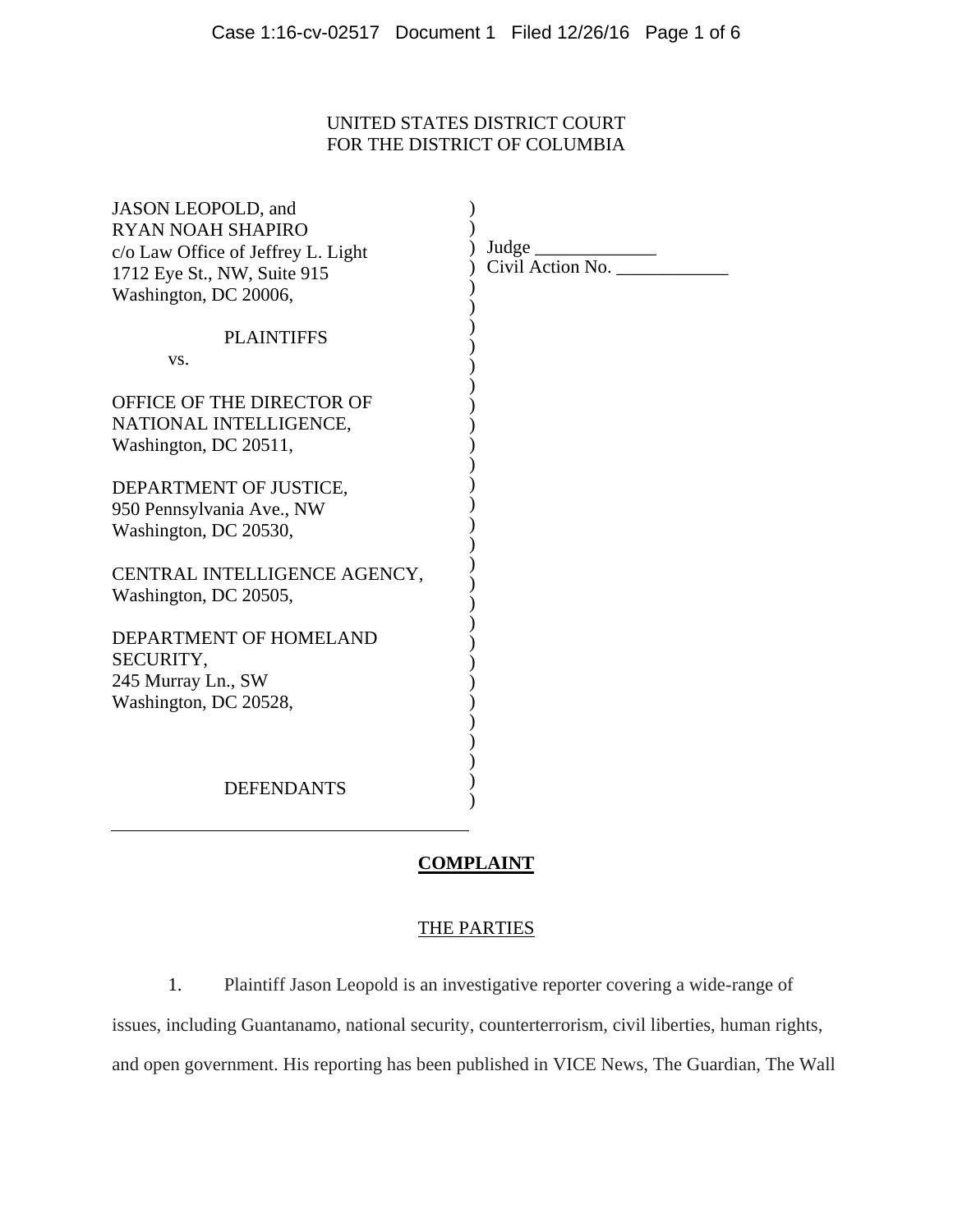#### Case 1:16-cv-02517 Document 1 Filed 12/26/16 Page 2 of 6

Street Journal, The Financial Times, Salon, CBS Marketwatch, The Los Angeles Times, The Nation, Truthout, Al Jazeera English, and Al Jazeera America.

2. Plaintiff Ryan Noah Shapiro is a Ph.D. candidate in the Department of Science, Technology, and Society (HASTS) at the Massachusetts Institute of Technology, as well as a Research Affiliate at the Berkman Klein Center for Internet & Society at Harvard University. Plaintiff is an historian of national security, the policing of dissent, and governmental transparency.

3. Defendant Department of Justice (DOJ) is an agency of the United States.

4. The Federal Bureau of Investigation (FBI) is a component of Defendant DOJ.

5. The FBI has possession, custody and control of the records Plaintiffs seeks.

6. Defendant Central Intelligence Agency (CIA) is an agency of the United States.

7. The CIA has possession, custody and control of the records Plaintiffs seeks.

8. Defendant Office of the Director of National Intelligence (ODNI) is an agency of the United States.

9. ODNI has possession, custody and control of the records Plaintiffs seeks.

10. Defendant Department of Homeland Security (DHS) is an agency of the United States.

11. The Office of Intelligence & Analysis (I&A) is a component of Defendant DHS.

12. I&A has possession, custody and control of the records Plaintiffs seeks.

#### JURISDICTION AND VENUE

13. This action arises under the Freedom of Information Act ("FOIA"), 5 USC § 552.

14. This Court has jurisdiction over the parties and subject matter pursuant to 5 USC  $§ 552(a)(4)(B).$ 

15. Venue is proper in this district pursuant to 5 USC  $\S 552(a)(4)(B)$ .

2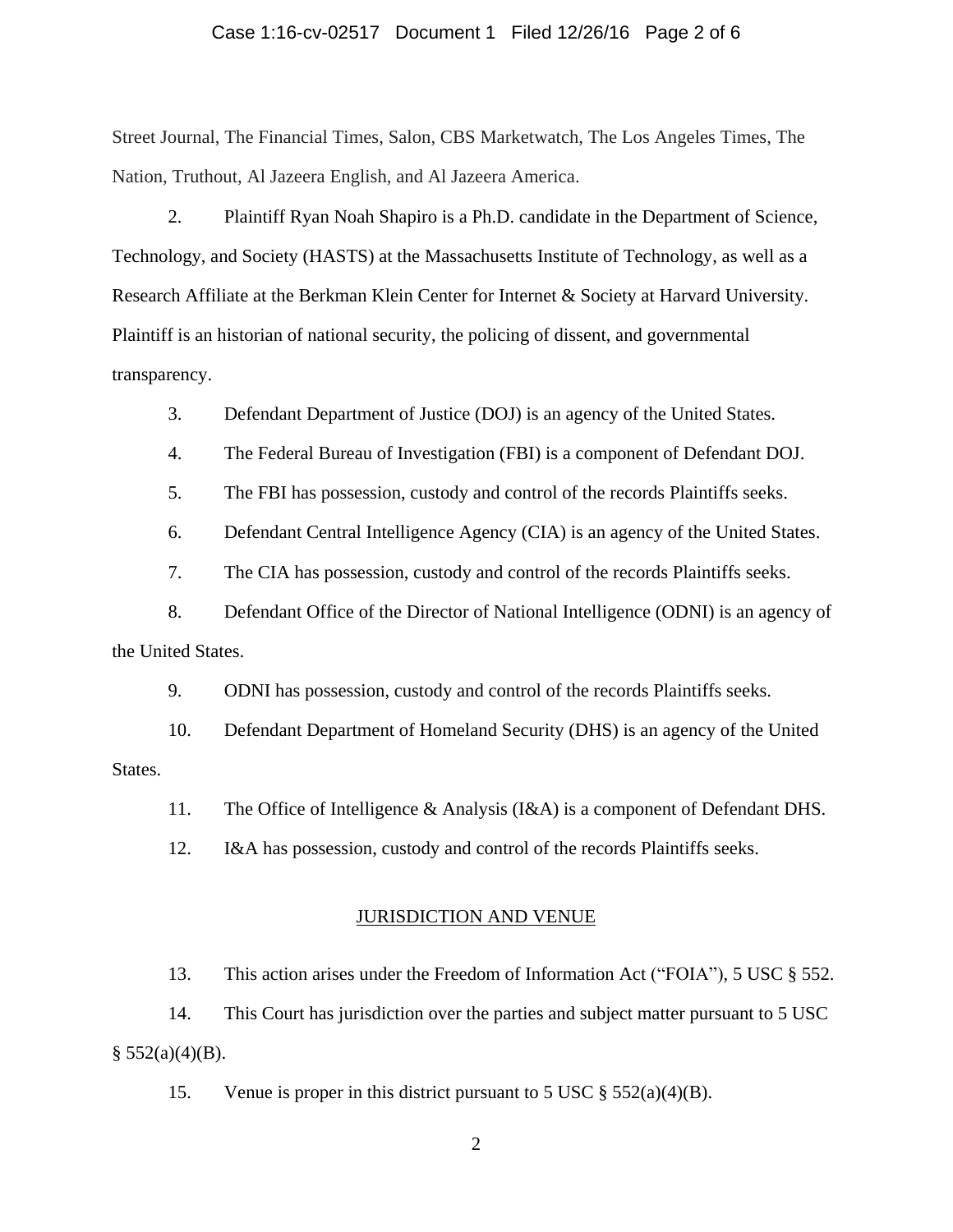## STATEMENT OF FACTS

# 16. On December 14, 2016, Plaintiffs submitted FOIA requests to the FBI, CIA,

ODNI, and DHS I&A via fax for several categories of records, including, *inter alia*: 1

- Communications to or from members of the Electoral College and records mentioning or referring to a request by members of the Electoral College to receive information and briefing as to any ongoing investigations into ties between Donald Trump, his campaign or associates, and Russian government interference in the election, the scope of those investigations, how far those investigations may have reached, and who was involved in those investigations.
- Communications to or from Congress or to or from the Democratic National Committee (DNC), the Democratic Congressional Campaign Committee (DCCC), the Democratic Senatorial Campaign Committee (DSCC), the Republican National Committee (RNC), the National Republic Congressional Committee (NRCC), the National Republican Senatorial Committee (NRSC), the Trump campaign, the Clinton campaign, or any other U.S. political organization mentioning or referring to Russian-directed interference with the United States 2016 elections
- Communications to or from Congress or to or from other intelligence agencies mentioning or referring to:
	- a. Crowd Strike
	- b. FireEye
	- c. APT (Advanced Persistent Threat)
	- d. Fancy Bear (also known as Sofacy or APT 28)
	- e. Cozy Bear (also known as CozyDuke or APT 29)
	- f. Guccifer 2.0
	- g. Guccifer20@aol.fr
	- h. DCLeaks
	- i. Феликс Эдмундович (Felix Edmundovich Dzerzhinsky)
	- j. Yandex
	- k. The IP address 95.130.15.34
	- l. The IP address 208.76.52.163
	- m. Elite VPN

 $\overline{a}$ 

- n. The Smoking Gun
- o. the actual or alleged compromise or attempt to compromise, or any scanning or probing of: any email account of John Podesta; the iCloud account of John Podesta; any other account of John Podesta; any computer, electronic device, network, or other system of the Democratic National Committee (DNC), the Democratic Congressional Campaign Committee (DCCC), the Democratic

<sup>&</sup>lt;sup>1</sup> The summary descriptions of Plaintiffs' FOIA requests in this Complaint are provided only to assist the reader in understanding the nature of the request. The language in the original FOIA requests is controlling.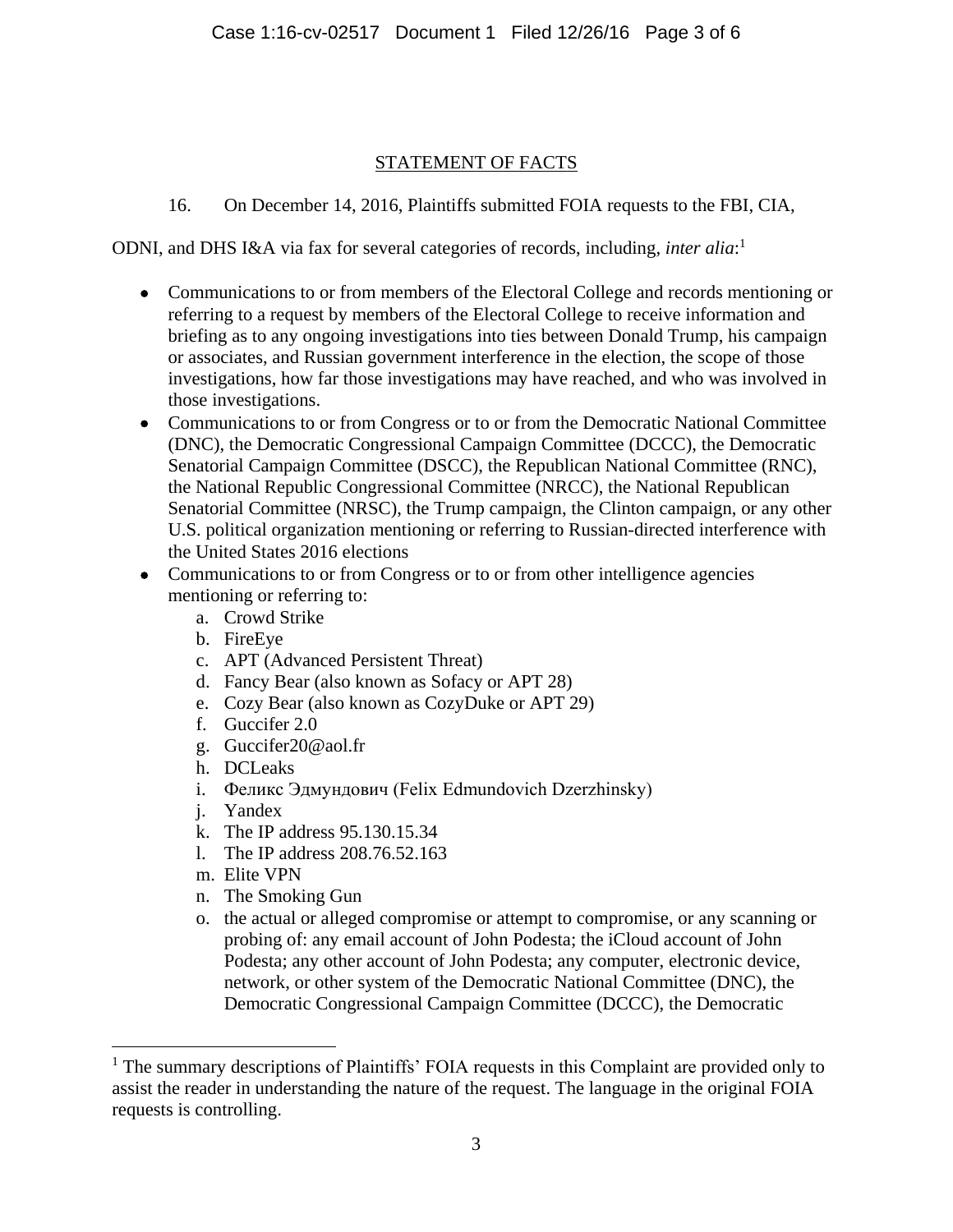Senatorial Campaign Committee (DSCC), the Republican National Committee (RNC), the National Republic Congressional Committee (NRCC), the National Republican Senatorial Committee (NRSC), the Trump campaign, or the Clinton campaign; any computer, electronic device, network, or other system of any other U.S. political organization; any email account of Hillary Clinton; any other account of Hillary Clinton; any server or other computer of Hillary Clinton; any Blackberry or other device of Hillary Clinton; any other computer, electronic device, network, or other system of Hillary Clinton; any email account of Billy Rinehart, Jr.; any other account of Billy Rinehart, Jr.; any email account of Sarah Hamilton; any other account of Sarah Hamilton; any email account of Luis Miranda; any other account of Luis Miranda; any email account of Jordan Kaplan; any other account of Jordan Kaplan; or any voting machine

- Talking points, whether in draft or final form, mentioning or referring to allegations of Russian-directed interference with the United States 2016 elections and/or the actual or alleged compromise or attempt to compromise, or any scanning or probing of: any email account of John Podesta; the iCloud account of John Podesta; any other account of John Podesta; any computer, electronic device, network, or other system of the Democratic National Committee (DNC), the Democratic Congressional Campaign Committee (DCCC), the Democratic Senatorial Campaign Committee (DSCC), the Republican National Committee (RNC), the National Republic Congressional Committee (NRCC), the National Republican Senatorial Committee (NRSC), the Trump campaign, or the Clinton campaign; any computer, electronic device, network, or other system of any other U.S. political organization; any email account of Hillary Clinton; any other account of Hillary Clinton; any server or other computer of Hillary Clinton; any Blackberry or other device of Hillary Clinton; any other computer, electronic device, network, or other system of Hillary Clinton; any email account of Billy Rinehart, Jr.; any other account of Billy Rinehart, Jr.; any email account of Sarah Hamilton; any other account of Sarah Hamilton; any email account of Luis Miranda; any other account of Luis Miranda; any email account of Jordan Kaplan; any other account of Jordan Kaplan; or any voting machine
- Internal newsletters, magazines, or other internal publications whether in draft or final form, mentioning or referring to allegations of Russian-directed interference with the United States 2016 elections
- Agency-wide emails mentioning or referring to the agency's actions or position with respect to allegations of Russian-directed interference with the United States 2016 elections
	- 17. The request to the FBI also sought communications from Director Comey to the

White House about whether the Obama Administration should publicly accuse Russia of hacking

U.S. political organizations.

18. Each of the requests sought expedited processing.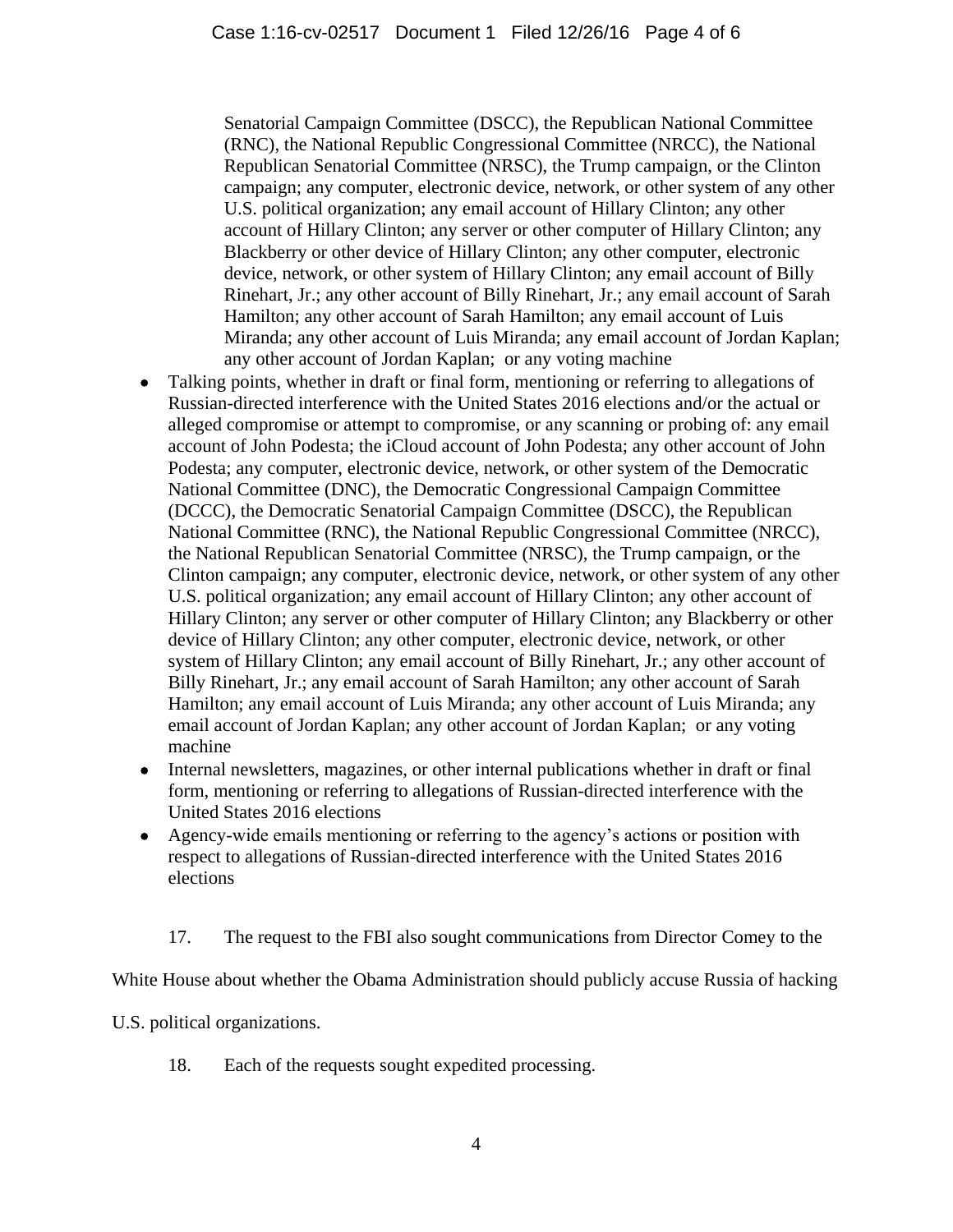### Case 1:16-cv-02517 Document 1 Filed 12/26/16 Page 5 of 6

19. As of the filing of this Complaint, Plaintiffs have not received a response from the

FBI, CIA, ODNI, or DHS I&A as to whether or not their request for expedited processing will be granted.

20. On December 15, 2016, Plaintiffs submitted a FOIA request to the CIA via fax

for:

- White papers, intelligence assessments, memoranda, and/or reports mentioning or referring to any and all actual or alleged Russian-directed interference or attempted interference in 2016 U.S. elections.
- Other records mentioning or referring to any and all white papers, intelligence assessments, memoranda, and/or reports mentioning or referring to any and all actual or alleged Russian-directed interference or attempted interference in 2016 U.S. elections.
- Talking points (in draft or final form), as well as any and all guidance or other instructional records, issued to the CIA's Office of Public Affairs mentioning or referring to any and all white papers, intelligence assessments, memoranda, and/or reports mentioning or referring to any and all actual or alleged Russian-directed interference or attempted interference in 2016 U.S. elections.
	- 21. This request also sought expedited processing.
	- 22. As of the filing of this Complaint, Plaintiffs have not received a response from the

CIA as to whether or not their request for expedited processing will be granted.

# COUNT I: VIOLATION OF FOIA

23. This Count realleges and incorporates by reference all of the preceding

paragraphs. All documents referenced in this Complaint are incorporated by reference as if set forth fully herein.

24. Defendants have failed to grant or even rule on Plaintiffs' request for expedited processing.

5